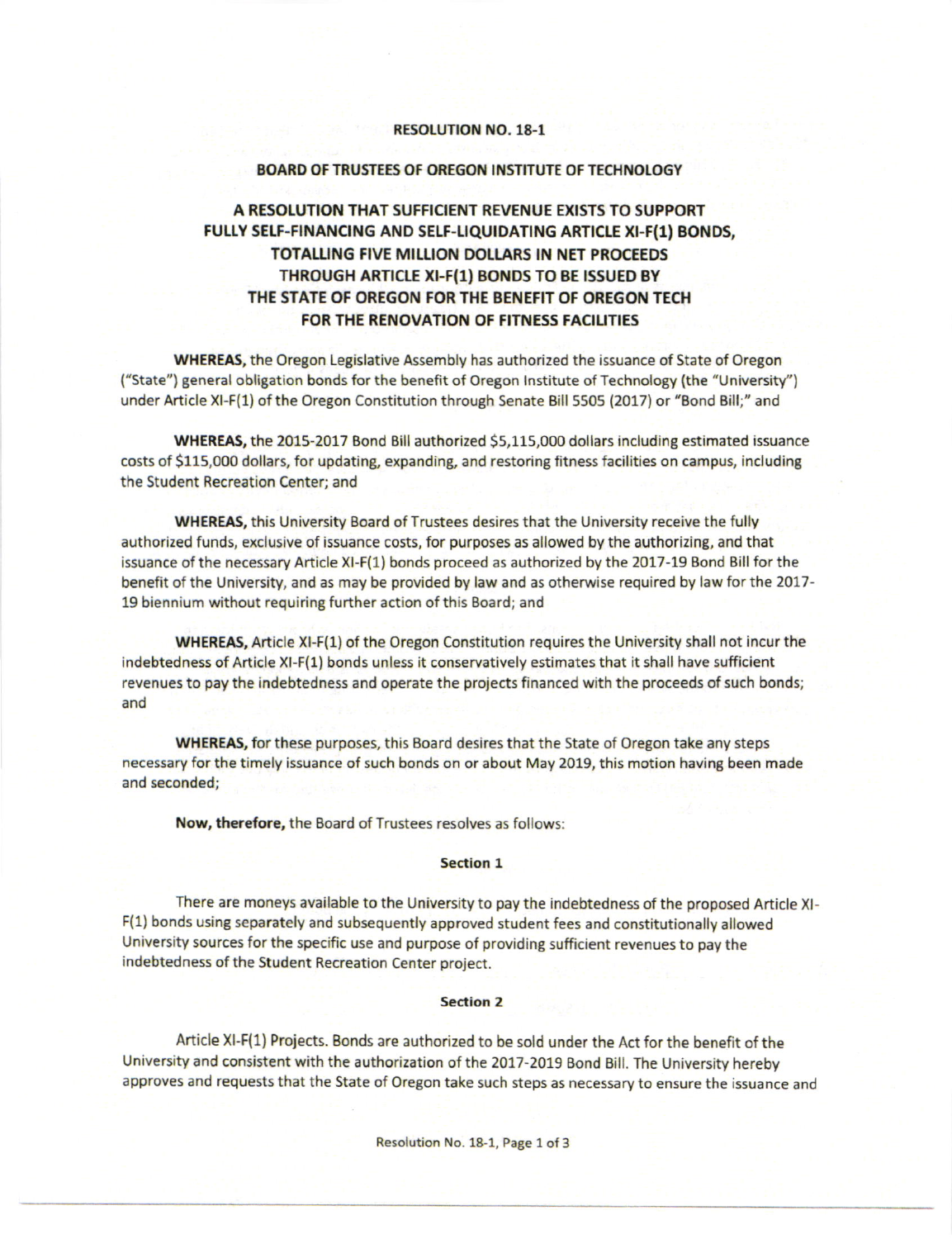sale of such bonds on or about May 2019, in an aggregate principal amount sufficient to provide \$5,000,000 dollars in net bond proceeds, and to pay costs of issuance, for updating, expanding, and restoring fitness facilities on campus, including the student Recreation center. ln so doing, this Board acknowledges that it will be necessary to approve a new student fee and provide specific University funding from constitutionally allowed sources.

# Section 3

Terms, Sale and Issuance. The XI-F(1) bonds authorized by this resolution (the "Bonds"), shall be issued in such series and principal amounts as the State Treasurer, after consultation with the applicable related and/or project agency/agencies, shall determine are required to pay or reimburse costs of the projects referenced in this resolution. The Bonds shall mature, bear interest and otherwise be structured, sold and issued as the State Treasurer determines after such consultation.

# Section 4

Maintenance ofTax-Exempt Status. The Vice President of Finance and Administration of the University or his or her designee (the "Authorized University Representative") is hereby authorized to covenant, on behalf of the University, to comply with the provisions of the lnternal Revenue Code of 1985, as amended, that are required for interest on tax exempt bonds to be excluded from gross income for federal income taxation purposes, for Bonds issued on a tax-exempt basis and to execute and deliver such agreements, documents or certificates required for such Bonds to be issued on a tax-exempt basis.

# Section 5

Ratification and Approval of Actions. The Board hereby ratifies and approves all prior actions taken on behalf of the University related to the Bonds. The Board hereby authorizes, empowers, and directs the Authorized University Representative to take further actions as may be necessary or desirable related to the Bonds, including, without limitation, (i) covenanting to perform on behalf of the University, and performing, any actions necessary to comply with requests from the State Treasurer authorized under ORS chapter 286A to administer the Bonds, (ii) the erecution and delivery of any agreements, documents or certificates, including any loan, grant or trust agreements with the State Treasurer and any other party, if necessary, as may be necessary or desirable to carry out such actions or arrangements, and (iii) to take such other actions as are necessary or desirable for the purposes and intent of this resolution.

#### Section 6

This Resolution shall take effect immediately upon approval by the Board.

| Moved by |  |  |  |  |
|----------|--|--|--|--|
|----------|--|--|--|--|

**Trustee Grace Rusth** 

Trustee Jill Mason

Seconded by

Resolution No. 18-1, Page 2 of 3